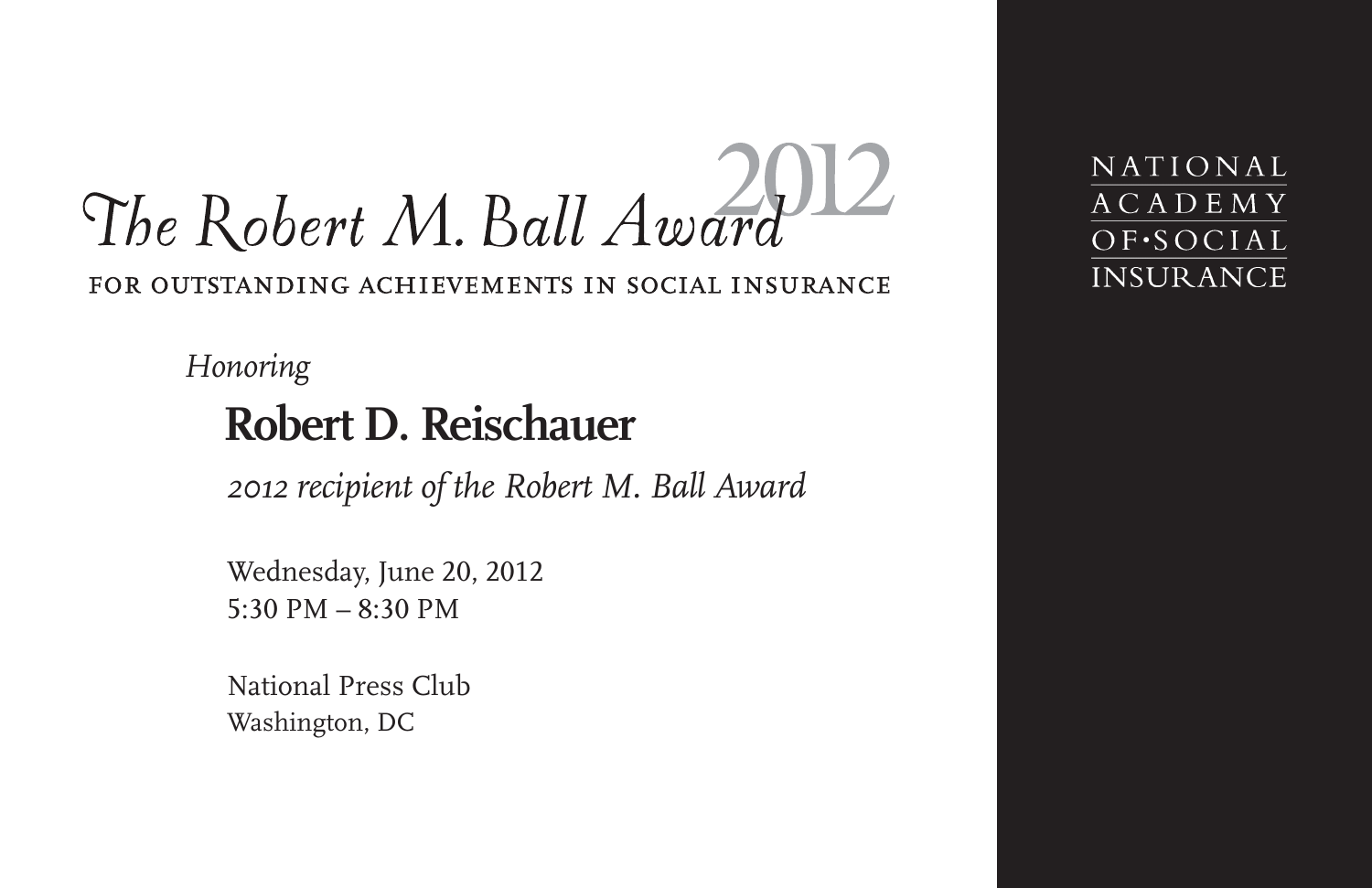# *Welcome and Thank You*

Thank you for joining us this evening as we celebrate and honor the legacy of NASI's founder, Robert M. Ball, Commissioner of Social Security (1962-1973), by recognizing the significant and ongoing contributions of Robert D. Reischauer to the country's social insurance programs.

We are delighted and honored to co-chair the 2012 Robert M. Ball Award Event Committee. Having known Bob Reischauer for many years, we cannot think of a more deserving recipient of this unique honor. Throughout his prolific career, Bob Reischauer, like Bob Ball, has brought people together. Bob Reischauer's leadership has empowered decision-makers with the necessary knowledge to maintain the strong social insurance system on which all Americans rely.

The generous sponsors – organizations and individuals – of tonight's gathering deserve a big thank you. The funds you have contributed function as critical start-up capital for new projects and programs – essential seed money that supports the continuity and growth of NASI's research and education work.

We would also like to thank our colleagues and friends who volunteered their time and energy to serve on the Event Committee. Most importantly, we thank the diligent NASI staff. All your efforts have made tonight's celebration a memorable experience and a great success.

Henry Aaron & G. William (Bill) Hoagland Event Committee Co-Chairs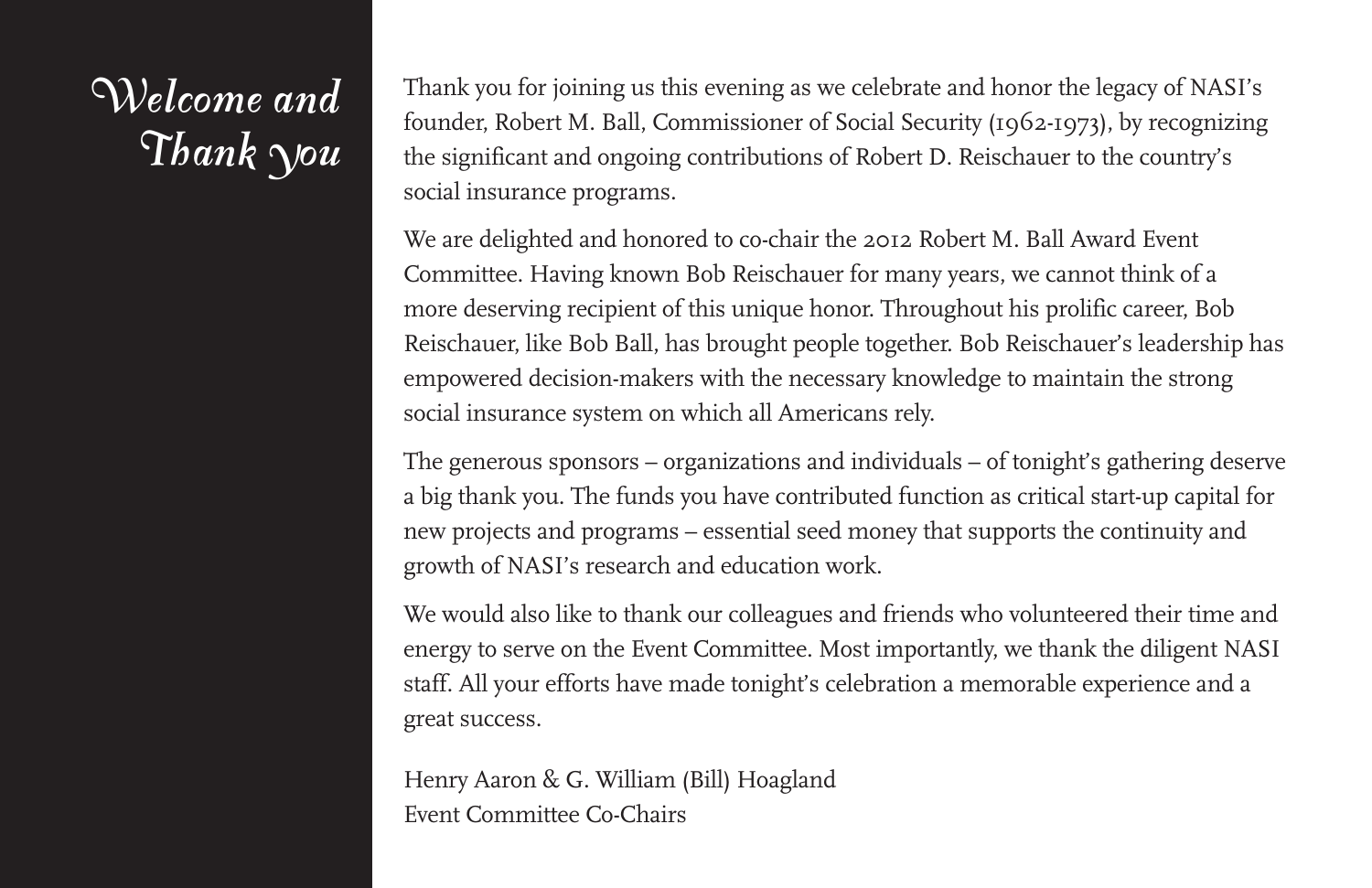#### *Cocktails and hors d'oeuvres*

| <i>Welcome</i> Janice Gregory, President |
|------------------------------------------|
| National Academy of Social Insurance     |

- *Reflections on* **Henry Aaron**, Senior Fellow, Economic Studies,
	- *the Honoree* The Brookings Institution

**Douglas Elmendorf**, Director, Congressional Budget Office

**Robert Solow**, Institute Professor Emeritus of Economics, MIT and Winner of the Noble Prize in Economics, 1987

**G. William (Bill) Hoagland**, Vice President, Federal Public Policy, CIGNA Congressman **Barney Frank**, Ranking Member, House Committee on Financial Services

Senator **Pete V. Domenici**, Former Chairman, Senate Budget Committee, and Former Chairman, Senate Energy Committee

#### *Presentation of the Award* **Lisa Mensah**, Chair National Academy of Social Insurance

*Remarks from* **Robert D. Reischauer** *the Honoree*

*Celebratory Toast* **John Rother**, President and CEO*,* National Coalition on Health Care **Margaret Simms**, Institute Fellow, The Urban Institute

*Music by Scott Morgan and Friends*

*The 2012 Robert M. Ball Award Honoring Robert D. Reischauer*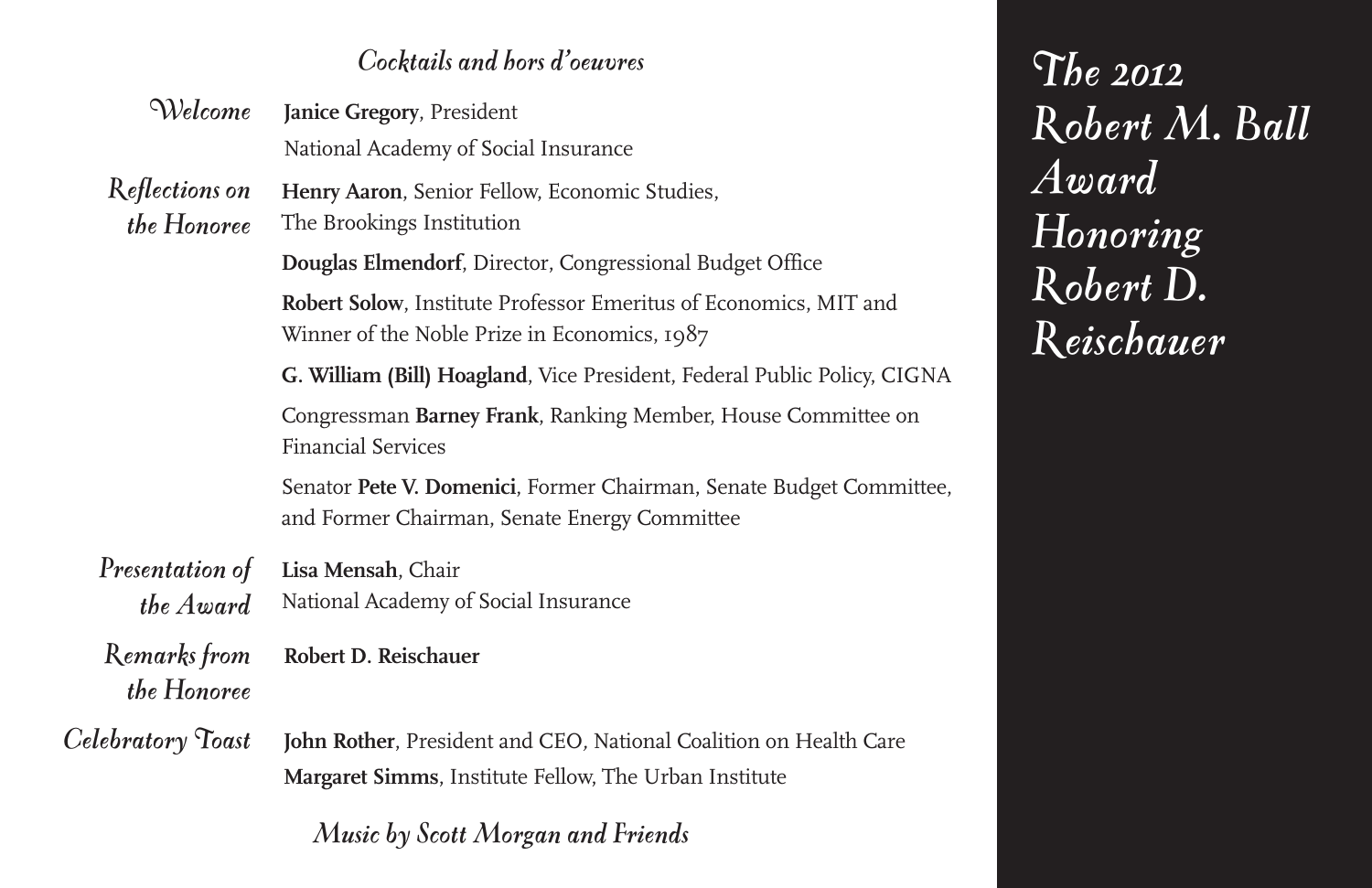## *Event Committee*

**Henry Aaron**, *Co-Chair* Senior Fellow, Economic Studies, The Brookings Institution

**G. William (Bill) Hoagland**, *Co-Chair* Vice President, Federal Public Policy, CIGNA

**Kenneth S. Apfel** Director, Management, Finance & Leadership Program, University of Maryland

**Robert Greenstein** President, Center on Budget and Policy Priorities

**John Iglehart** Founder and Former Editor, *Health Affairs*

**Rudy Penner** Institute Fellow, Urban Institute

**Jill Quadagno** Mildred and Claude Pepper Eminent Scholar, Florida State University

**Alice Rivlin** Senior Fellow, Economic Studies, The Brookings Institution

**John Rother** President and CEO, National Coalition on Health Care

**Kathy Ruffing** Senior Fellow, Center on Budget and Policy Priorities

**Janet Shikles** Consultant, Geisinger Health System

**Margaret Simms** Institute Fellow, Urban Institute

**Eric Toder** Co-Director, Urban Institute-Brookings Institution Tax Policy Center

**Timothy Trysla** Partner*,* Alston & Bird, LLP

**Paul Van de Water** Senior Fellow, Center on Budget and Policy Priorities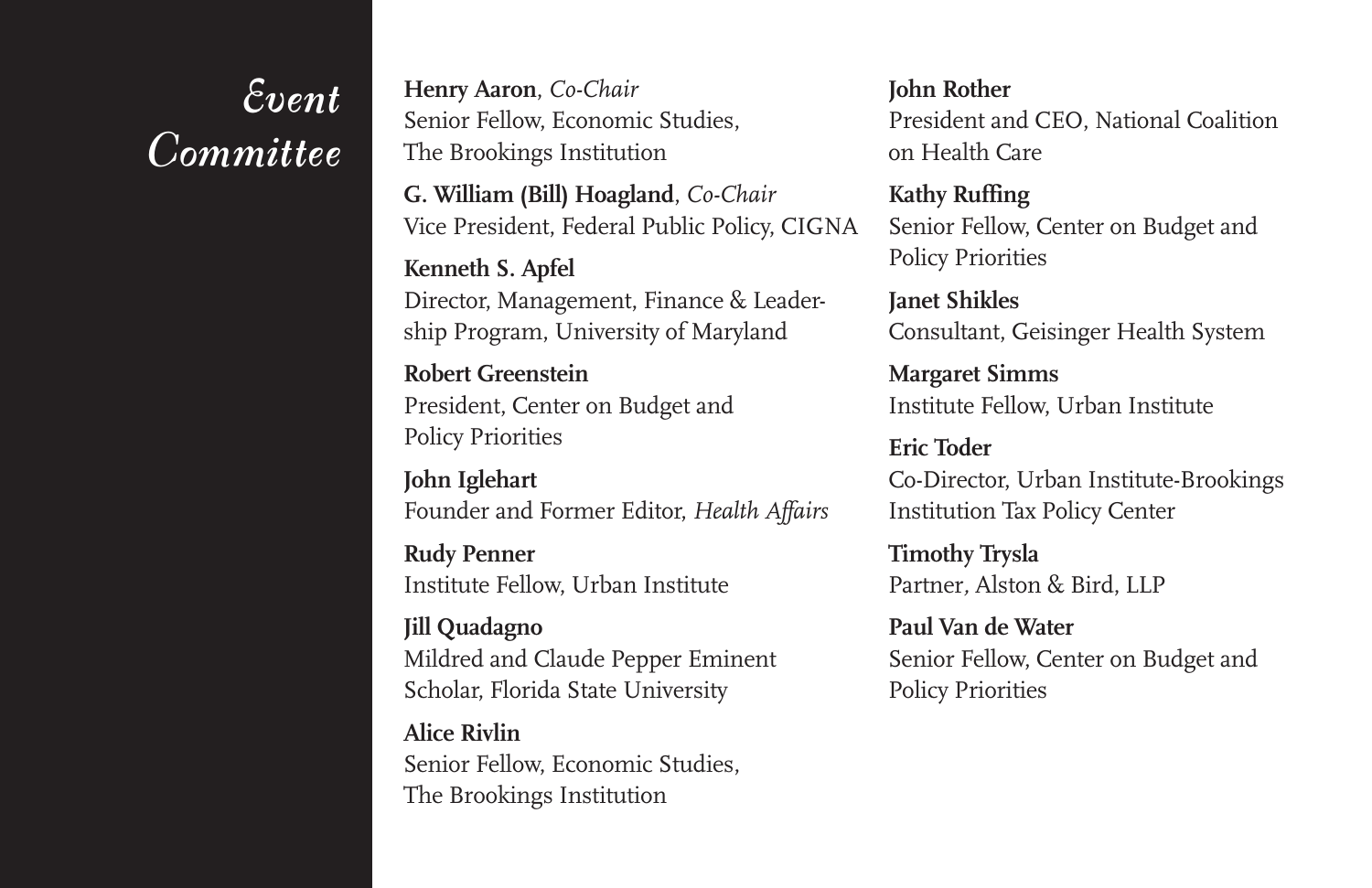Across the significant leadership roles and responsibilities Robert D. Reischauer  $\blacktriangle$  has held, he has been steadfastly committed to the principles of social insurance and to promoting economic security for all Americans. Like Bob Ball, Reischauer's pragmatic approach and insights have helped policymakers adapt U.S. social insurance programs to respond to emerging challenges. He continues to be one of this country's foremost public policy analysts and commentators.

"I've had the privilege of knowing and working with Bob for many years — through NASI, as well as serving

together on the Board of Directors of the Center on Budget and Policy Priorities, and in other areas of public service," said Ken Apfel, Director of the Management, Finance and Leadership Program at the University of Maryland, and former NASI Board Chair. "He is undoubtedly one of the most prominent and widely respected leaders in the field of social insurance. Bob has helped our policymakers, our country, navigate many difficult challenges. His thoughtful tenacity and ability to work with all parties, coupled with his emphasis on evidence-based policy research, has helped to



*About the 2012 Recipient of the Robert M. Ball Award: Robert D. Reischauer*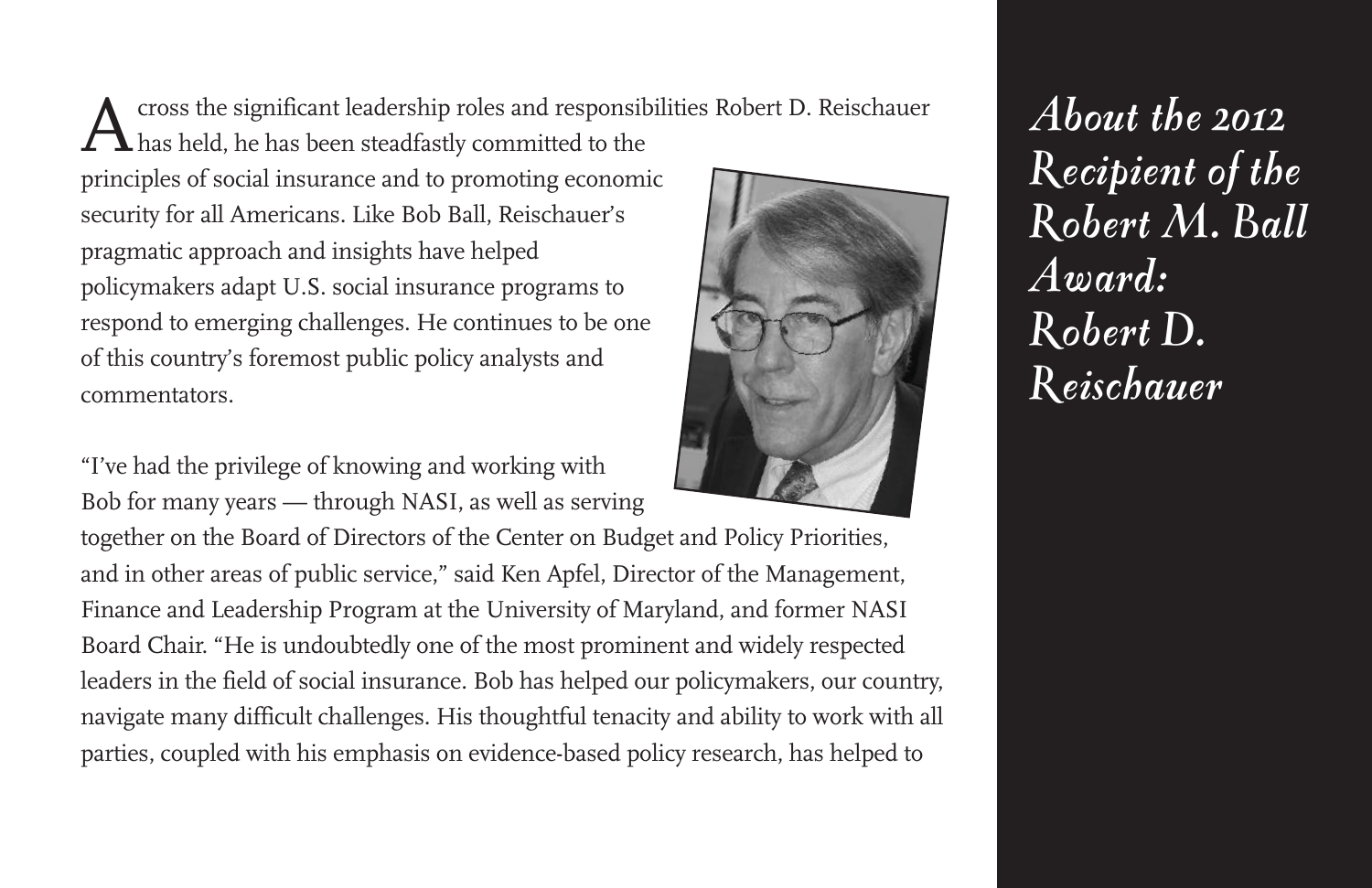*About the 2012 Recipient of the Robert M. Ball Award: Robert D. Reischauer continued*

advance and strengthen our social insurance programs so that Americans can enjoy a greater degree of economic security. That he has served in so many different capacities is testament to his nuanced grasp of major policy issues and his intellectual curiosity, as well as his energy and charisma. I know Bob will continue to make great contributions to the field of social insurance."

Reischauer's extensive writings and commentary on federal budget policy, healthcare, Social Security, social welfare issues, education, and state and local fiscal challenges have been widely cited. He has testified frequently before Congress, and national media outlets regularly turn to him to help explain the implications of developments across the public policy landscape.

One of the most prominent voices for social insurance issues, Reischauer became a fellow of the American Academy of Arts and Sciences in 2011. He is also a fellow of the National Academy of Public Administration and a member of the Institute of Medicine at the National Academies. Reischauer holds an A.B. in political science from Harvard University and an M.I.A. and Ph.D. in economics from Columbia University.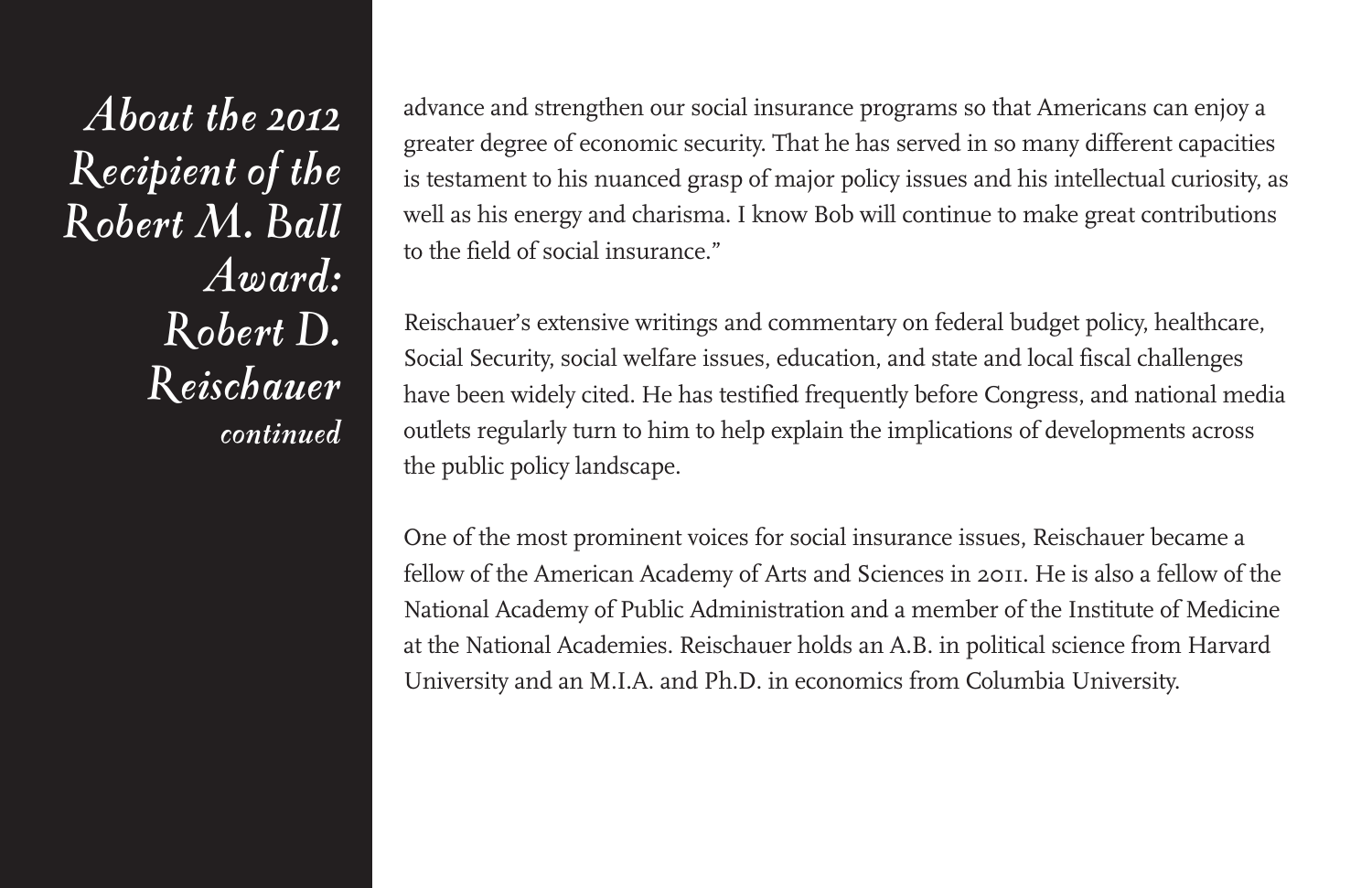*Policy Leader* Peter G. Peterson Foundation *Policy Implementers* National Institute for Health Care Management WellPoint *Policy Evaluator* G. William & Rosalind Hoagland *Policy Formulators* National Organization of Social Security Claimants' Representatives *Research Patrons* Amerigroup *Health Affair***s** *Research Sustainers* Anonymous Henry J. Aaron & Ruth Kotell Aaron Alston & Bird Kenneth S. Apfel Center on Budget and Policy Priorities Martha Darling & Gilbert S. Omenn Jamie S. Gorelick David C. Lindeman Jerry Mashaw & Anne MacClintock Lisa Mensah & Barry Ford National Committee to Preserve Social Security and Medicare Joseph & Katherine O'Donnell Christopher O'Flinn Peter Orszag Alice M. Rivlin Paul & Clara Beth Van de Water Carol Cox Wait AARP Abt Associates Brookings Institution Merck Urban Institute

*Sponsors*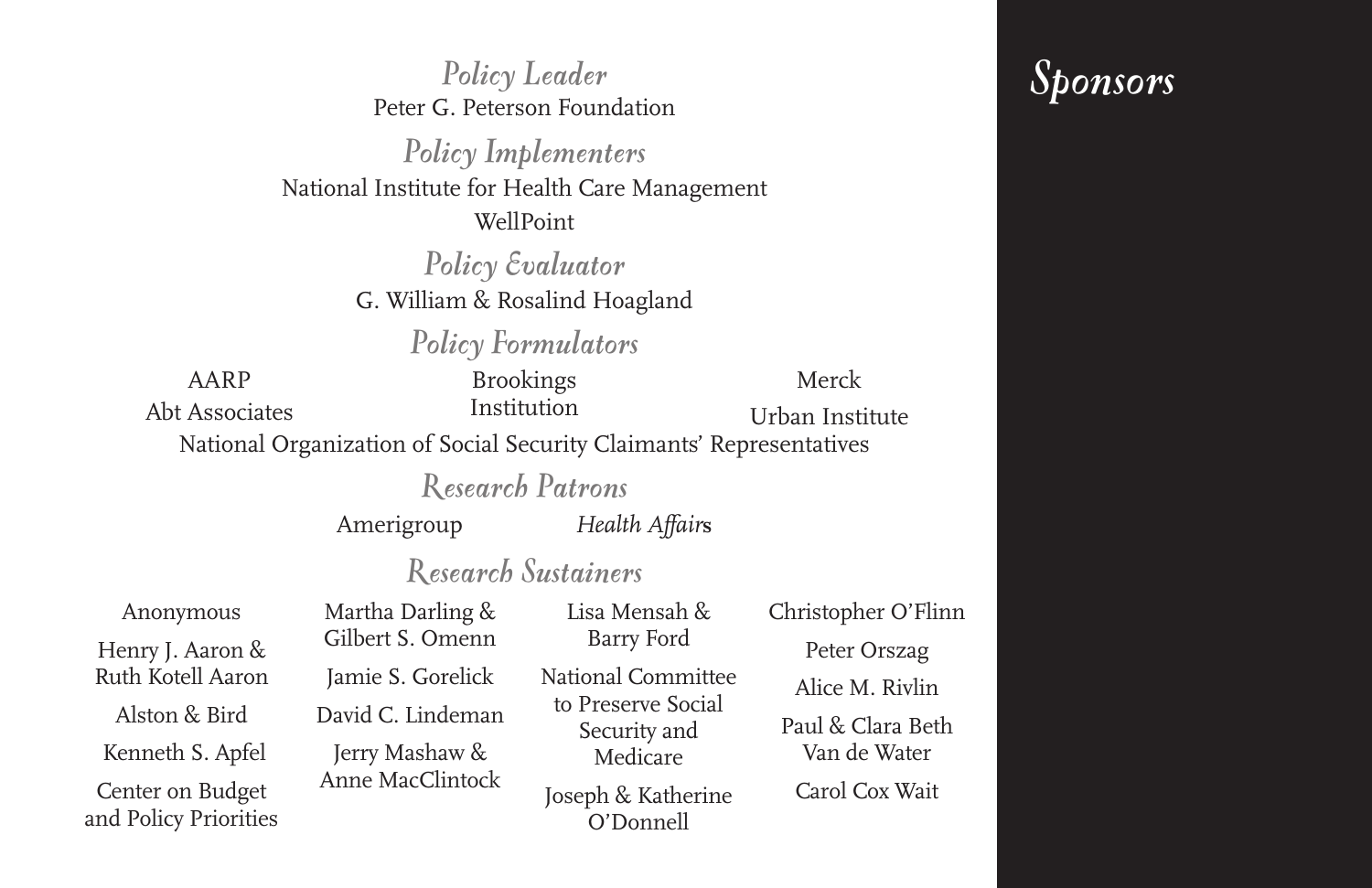#### *Sponsors c o n t i n u e d*

Nancy J. Altman G. Lawrence Atkins Melinda Buntin Dan Crippen John Deutch Jack Ebeler Edith U. Fierst Cari & Bill Gradison

Abes Baumann, P.C. Christine Baker Robert A. Berenson Gary T. Burtless David C. Colby Susan Dentzer Lynn M. Etheredge Peter Edelman Judy Feder Richard S. Foster Mark S. Freeland James O. Gibson

#### *Ag e n d a S e t t e rs*

Janice Gregory Jennie Chin Hansen Richard Hobbie James R. Horney Pamela J. Larson & Art Isaacs National Institute on Retirement Security Marion W. Pines

#### *Agenda Contributors*

Marsha Gold Robert Greenstein Jacob S. Hacker Daniel Halperin Carla A. Hills Edward F. Howard Freeman A. Hrabowski, III John Iglehart Institute for Women's Policy Research Henry Patterson Pension Rights Center

RFI Foundation Stanford G. Ross Kathy A. Ruffing Margaret Simms & Charles Betsey Lawrence H. Thompson Eric J. Toder Bruce Vladeck

David Podoff Wendell Primus Joseph Quinn Anna Rappaport Jane L. Ross Janet L. Shikles Charles Walter "Charlie" Stenholm Eugene Steuerle Katherine Swartz Kathleen Elliott Yinug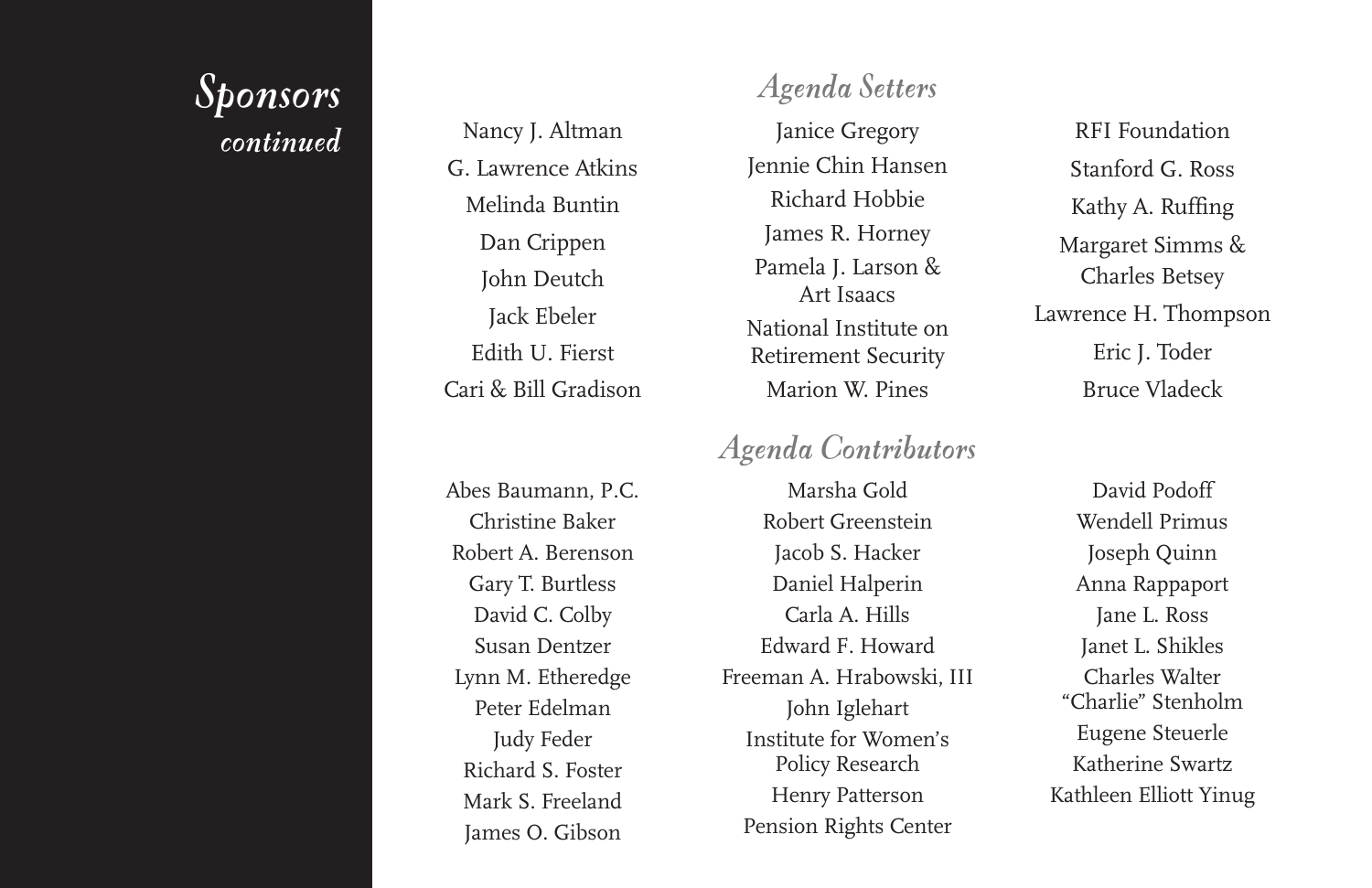Each year, the National Academy of Social Insurance (NASI) presents the *Robert M.*<br>Ball *Award* to an individual whose recent work has made a significant impact on the U.S. social insurance system.

This award honors the legacy of Robert M. Ball, who served as Commissioner of Social Security from 1962 to 1973, and was an important participant in every Social Security development of the past 60 years. Bob Ball founded NASI in 1986 to preserve the nonpartisan forum on social insurance. As the Founding Chair of NASI, he continued to serve as an unofficial advisor to many



policymakers while also writing and advising on Social Security, Medicare, national health insurance, and welfare – until he passed away in 2008, still active into his 90s.

Today, NASI is <sup>a</sup> nonprofit, nonpartisan organization made up of over <sup>900</sup> of the nation's leading experts on social insurance. Despite the importance of social insurance in the United States, few people know the programs well. Our mission is to advance solutions to challenges facing the nation by increasing public understanding of how social insurance contributes to economic security.

NASI remains a place where various views and unparalleled expertise come together. We are dedicated to educating audiences in all arenas and correcting misinformation to ensure that accurate, fact-based research is what informs policymaking rather than myths and misconceptions.

*About the Robert M. Ball Award for Outstanding Achievements in Social Insurance*

*About the National Academy of Social Insurance*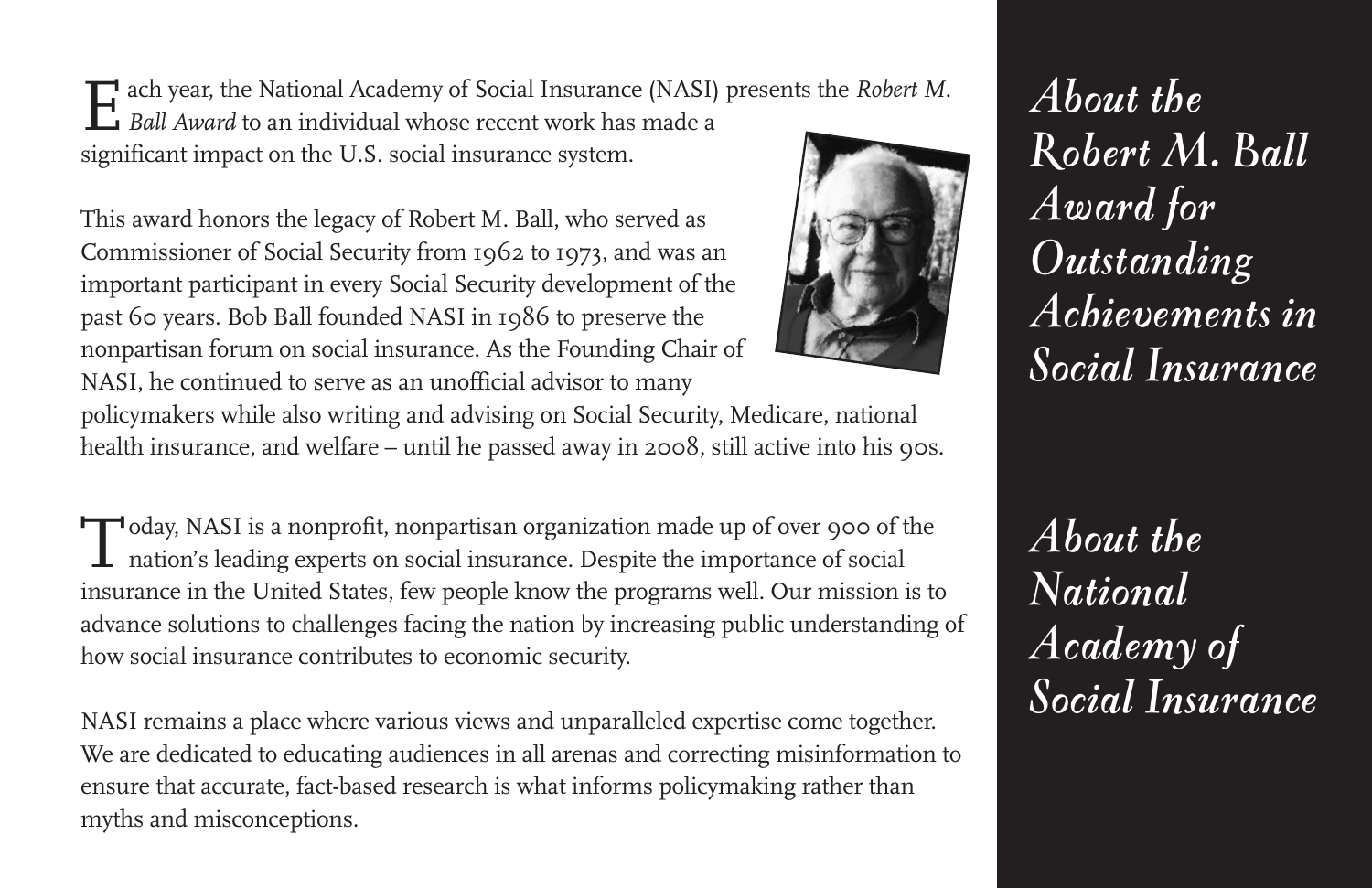### *2012 Nominating Committee*

*Past Recipients of the Robert M. Ball Award* **John Rother**, *Chair* President and CEO National Coalition on Health Care

**Jennie Chin Hansen** Chief Executive Officer American Geriatrics Society

**Jill Quadagno** Mildred and Claude Pepper Eminent Scholar Florida State University

**John Iglehart** Founder and Former Editor, *Health Affairs*

**Tim Trysla** Partner, Alston & Bird, LLP

**John C. Rother (2010)**, President and CEO, National Coalition on Health Care

**Alicia H. Munnell (2009)**, Director, Center for Retirement Research at Boston College

**Peter Diamond (2008)**, Institute Professor Emeritus, MIT

**Henry Aaron (2007)**, Senior Fellow, the Brookings Institution

**Monroe Berkowitz (2006)**, Professor of Economics, Rutgers University

**Bruce C. Vladeck (2005)**, Senior Advisor, Nexera Inc.

**Stephen C. Goss (2004)**, Chief Actuary, Social Security Administration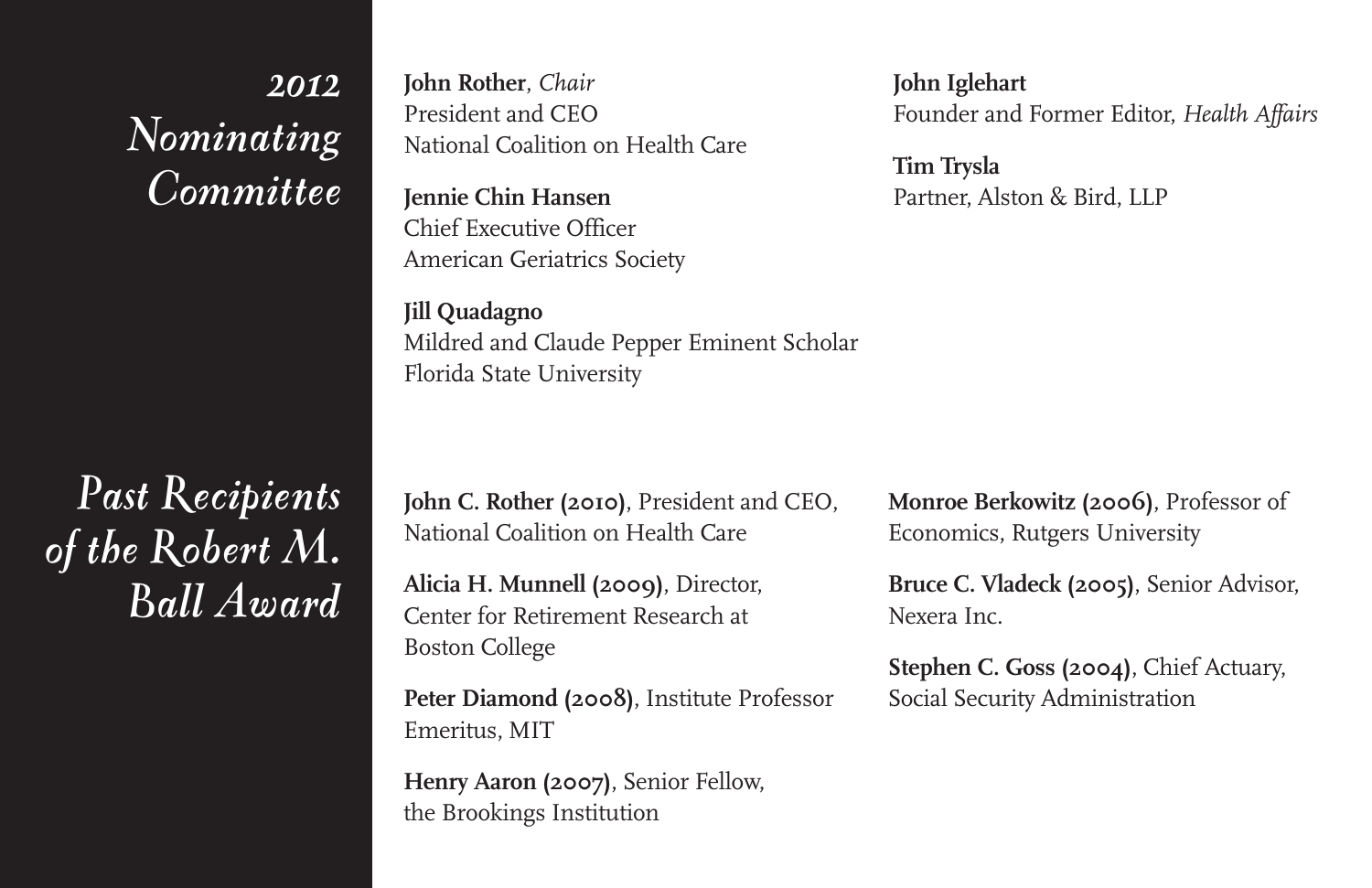**Lisa Mensah**, *Chair* Aspen Institute - Initiative on Financial **Security** 

**Janice Gregory**, *President* National Academy of Social Insurance

**G. Lawrence (Larry) Atkins**, *President-Elect* Merck

**Jacob Hacker**, *Vice President* Yale University

**Jennie Chin Hansen**, *Secretary* American Geriatrics Society

**Jane L. Ross**, *Treasurer* National Research Council of the National Academies

**Nancy J. Altman** Social Security Works

**Christine Baker** Commission on Health and Safety and Workers' Compensation

**Robert Berenson** Urban Institute

**Judy Feder** Center for American Progress

**Martha (Marty) Ford** The Arc of the United States

**Michael Graetz** Columbia Law School

**G. William Hoagland** CIGNA

**Renée M. Landers** Suffolk University Law School

**Christopher O'Flinn** ELM Income Group, Inc.

**William M. Rodgers, III** Rutgers University

**Gerald Shea** AFL-CIO

**Founding Chair Robert M. Ball**

# *NASI Board of Directors*